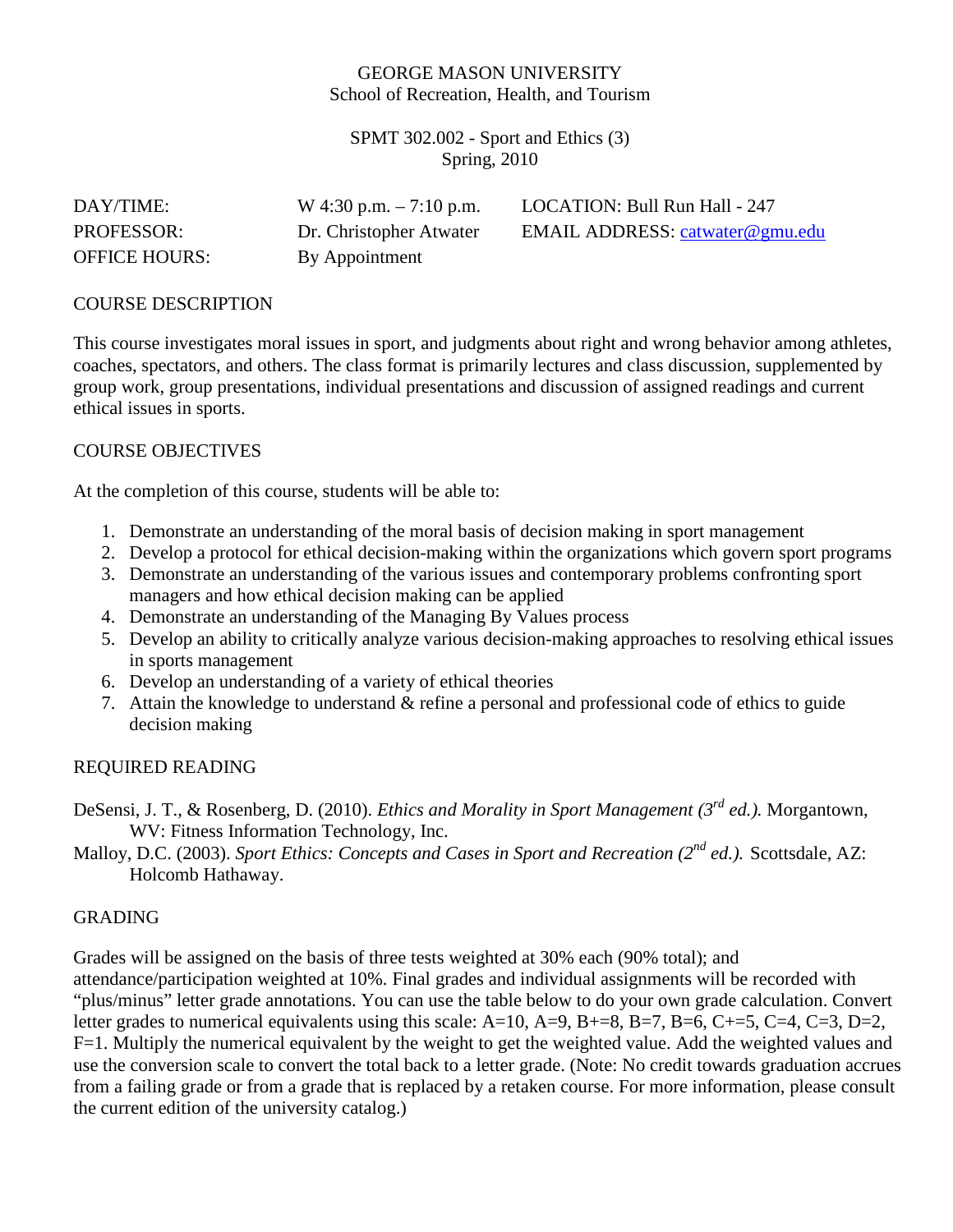|                              | Letter Grade | Numerical Equivalent | Weight | Weighted<br>Value |
|------------------------------|--------------|----------------------|--------|-------------------|
| Test 1 (Part One)            |              |                      | .30    |                   |
| Test 2 (Part Two)            |              |                      | .30    |                   |
| Test 3 (Part Three)          |              |                      | .30    |                   |
| Attendance and Participation |              |                      | .10    |                   |
| <b>TOTAL</b>                 |              |                      |        |                   |

# POLICIES

- 1. **Participation**. Attendance and punctuality are essential for success in this class. Much of your work is based on information from the lectures and participation in class discussions. Your absences and/or tardiness will affect your general progress and that of your classmates. **Zero to one** cut will result in no penalty unless they occur on a day when you are assigned to present a project or complete an assignment. Students who arrive late or leave early will be counted as absent. Some absences may be excused provided **prior** arrangement is made with me. Examples of excused absences may be for medical reasons or field trips in other courses and will be allowed only at my discretion. Students who stop coming to class without discussing the matter with me will receive a failing grade. Should you miss an assignment due to absence, you will be allowed to make it up provided that you have written documentation regarding the nature of the absence.
- 2. **Written Assignments**. Written assignments will be expected to demonstrate college quality writing. In- class writing will not be stringently evaluated, but ALL work prepared outside of class (papers) will be assessed for content AND for presentation. While a variety of qualities may pass for "college level," at a minimum it means writing is appropriately concise and clear; words are properly spelled; punctuation is appropriate; sentences are complete; subject/verb, pronoun/antecedent agree. Papers/abstracts/written assignments not turned in on the specified day will be given a grade lower than the one deserved. For example, an "A" assignment submitted late will be given a grade of "B." No written work will be accepted later than one week after it is due.
- 3. **Honor Policy**. George Mason University takes its honor policy quite seriously. Examinations, papers, and other assignments must be your own work (except where you hire a typist or proofreader) with only the exception of group projects.
- 4. **Plagiarism** is representing another's work as your own or recycling your work and representing earlier work as new work. Remember to use proper source citations in citing the evidence you use in your research. Failure to do your own work, or not to give credit where necessary, may result in failing the assignment, the course, and/or a report to the honor committee.